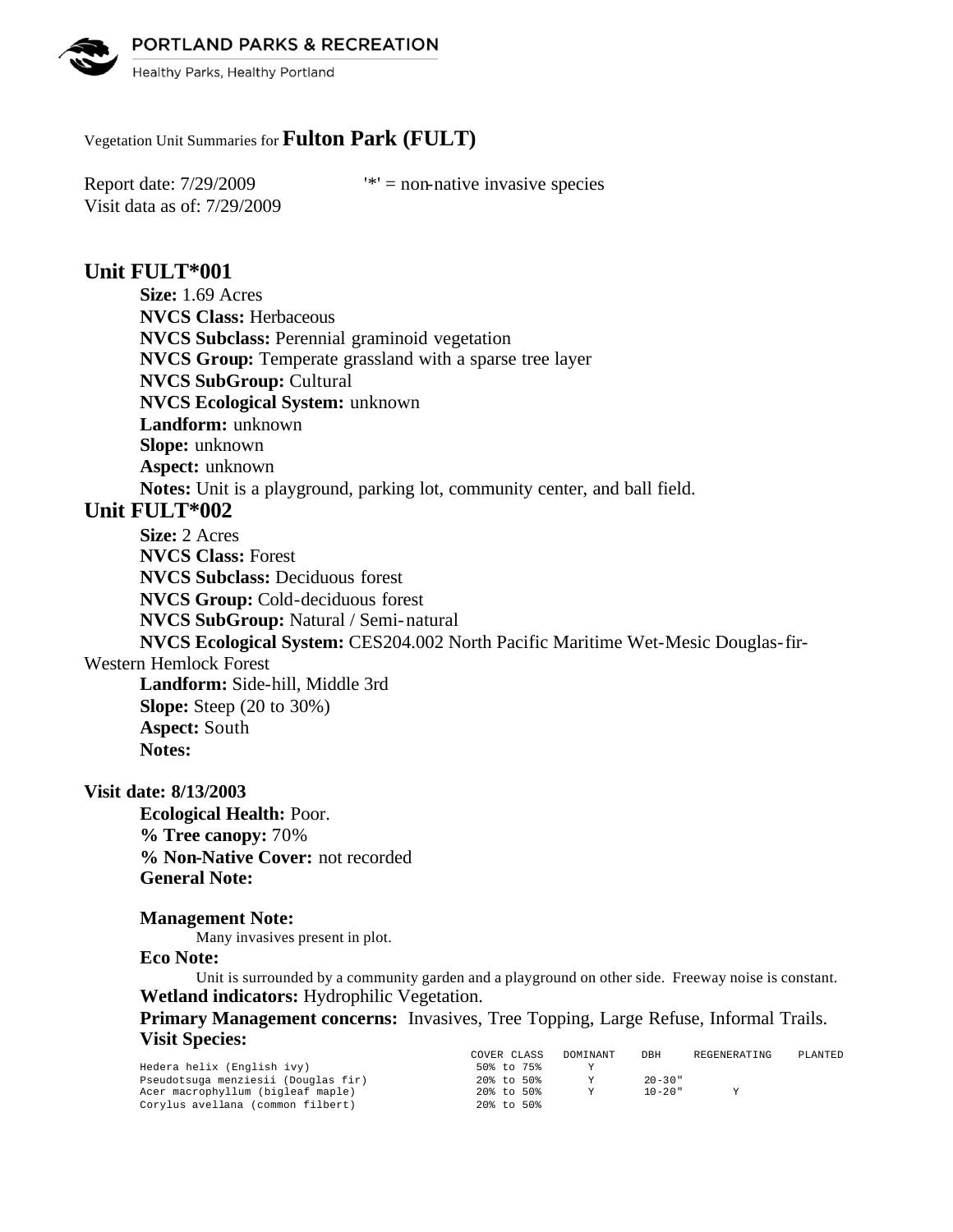| Rubus discolor (Himalayan blackberry)            | Y<br>10% to 20%  |             |   |
|--------------------------------------------------|------------------|-------------|---|
| Prunus avium (sweet pie cherry)                  | $10\%$ to $20\%$ | $5 - 10"$   | Y |
| Clematis vitalba (clematis)                      | 10% to 20%       |             |   |
| Ilex aquafolium (English holly)                  | $108$ to $208$   |             |   |
| Populus balsamifera ssp. trichocarpa (black cott | 1% to 10%        | $10 - 20$ " |   |
| Thuja plicata (western red cedar)                | 1% to 10%        | $5 - 10"$   | Y |
| Acer platanoides (Norway maple)                  | 1% to 10%        | $0 - 5$ "   | Y |
| Equisetum telmateia (giant horsetail)            | 1% to 10%        |             |   |
| Oemleria cerasiformis (Indian-plum)              | 1% to 10%        |             |   |
| Polystichum munitum (sword fern)                 | 1% to 10%        |             |   |
| Rubus parviflorus (thimbleberry)                 | 1% to 10%        |             |   |
| Tellima grandiflora (fringecup)                  | 1% to 10%        |             |   |
| Urtica dioica (stinging nettle)                  | 1% to 10%        |             |   |
| Aesculus hippocastanum (horsechestnut)           | trace            | $5 - 10"$   |   |
| Crataequs monoqyna (European hawthorn)           | trace            |             |   |
| Prunus laurocerasus (English laurel)             | trace            |             |   |
| Solanum dulcamara (bittersweet nightshade)       | trace            |             |   |
|                                                  |                  |             |   |

## **Unit FULT\*003**

**Size:** 0.69 Acres **NVCS Class:** Shrubland **NVCS Subclass:** Mixed evergreen-deciduous shrubland **NVCS Group:** Mixed evergreen - cold-deciduous shrubland (with or without scattered tree

#### canopy)

**NVCS SubGroup:** Natural / Semi-natural **NVCS Ecological System:** CES204.087 North Pacific Montane Shrubland **Landform:** Side-hill, Middle 3rd **Slope:** Steep (20 to 30%) **Aspect:** East **Notes:** 

#### **Visit date: 8/13/2003**

**Ecological Health:** Severely Degraded. **% Tree canopy:** 20% **% Non-Native Cover:** not recorded **General Note:**

#### **Management Note:**

### **Eco Note:**

Unit is a power line path with many invasives.

**Primary Management concerns:** Invasives, Tree Topping, Utility Infrastructure. **Visit Species:** 

|                                            | COVER CLASS | DOMINANT | DBH       | REGENERATING | PLANTED |
|--------------------------------------------|-------------|----------|-----------|--------------|---------|
| Rubus discolor (Himalayan blackberry)      | 50% to 75%  | Υ        |           |              |         |
| Clematis vitalba (clematis)                | 20% to 50%  |          |           |              |         |
| Corylus avellana (common filbert)          | 10% to 20%  |          |           |              |         |
| Acer macrophyllum (bigleaf maple)          | 1% to 10%   |          | $0 - 5$ " | Υ            |         |
| Alnus rubra (red alder)                    | 1% to 10%   |          | $0 - 5$ " | Υ            |         |
| Prunus avium (sweet pie cherry)            | 1% to 10%   |          | $0 - 5$ " | v            |         |
| Solanum dulcamara (bittersweet nightshade) | 1% to 10%   |          |           |              |         |

### **Unit FULT\*004**

**Size:** 0.77 Acres **NVCS Class:** Forest **NVCS Subclass:** Deciduous forest **NVCS Group:** Cold-deciduous forest **NVCS SubGroup:** Natural / Semi-natural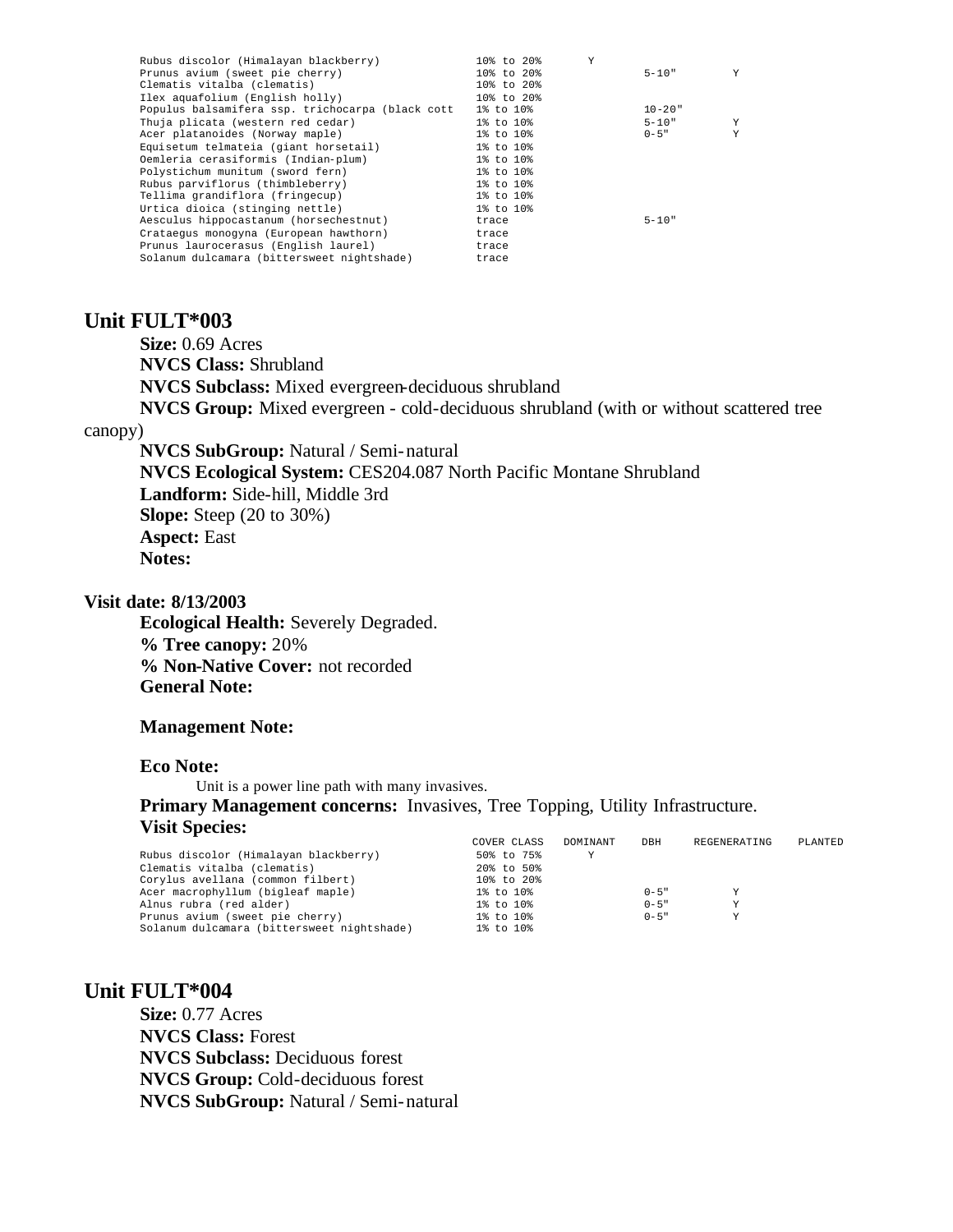**NVCS Ecological System:** CES204.002 North Pacific Maritime Wet-Mesic Douglas-fir-

Western Hemlock Forest

**Landform:** Side-hill, Middle 3rd **Slope:** Extremely Steep (over 30%) **Aspect:** Southeast **Notes:** 

#### **Visit date: 8/13/2003**

**Ecological Health:** Poor. **% Tree canopy:** 70% **% Non-Native Cover:** not recorded **General Note:**

### **Management Note:**

A lot of ivy in the trees throughout unit and on the ground near edge adjacent to community garden.

#### **Eco Note:**

Unit is directly adjacent to the freeway (I-5) with a lot of vehicle noise. There is a small drainage in middle of unit.

**Wetland indicators:** Hydrophilic Vegetation, Saturated Soils, Standing Flowing Water. **Primary Management concerns:** Invasives, Tree Topping, Litter, Informal Trails. **Visit Species:** 

|                                             | COVER CLASS | DOMINANT | DBH         | REGENERATING | PLANTED |
|---------------------------------------------|-------------|----------|-------------|--------------|---------|
| Acer macrophyllum (bigleaf maple)           | 20% to 50%  | Y        | 10-20"      | Y            |         |
| Hedera helix (English ivy)                  | 20% to 50%  | Y        |             |              |         |
| Rubus discolor (Himalayan blackberry)       | 20% to 50%  | Y        |             |              |         |
| Pseudotsuga menziesii (Douglas fir)         | 10% to 20%  |          | $20 - 30$ " |              |         |
| Prunus avium (sweet pie cherry)             | 10% to 20%  |          | $5 - 10"$   | Y            |         |
| Thuja plicata (western red cedar)           | 10% to 20%  |          | $5 - 10"$   | Y            | Y       |
| Alnus rubra (red alder)                     | 10% to 20%  |          | $0 - 5$ "   | Υ            |         |
| Corylus avellana (common filbert)           | 10% to 20%  |          |             |              |         |
| Rubus spectabilis (salmonberry)             | 10% to 20%  |          |             |              |         |
| Athyrium filix-femina (ladyfern)            | 1% to 10%   |          |             |              |         |
| Clematis vitalba (clematis)                 | 1% to 10%   |          |             |              |         |
| Ilex aquafolium (English holly)             | 1% to 10%   |          |             |              |         |
| Marah oreganus (coastal Manroot)            | 1% to 10%   |          |             |              |         |
| Polystichum munitum (sword fern)            | 1% to 10%   |          |             |              |         |
| Prunus laurocerasus (English laurel)        | 1% to 10%   |          |             |              |         |
| Solanum dulcamara (bittersweet nightshade)  | 1% to 10%   |          |             |              |         |
| Oemleria cerasiformis (Indian-plum)         | trace       |          |             |              |         |
| Oenanthe sarmentosa (Pacific water-parsely) | trace       |          |             |              |         |
| Urtica dioica (stinging nettle)             | trace       |          |             |              |         |

# **Unit FULT\*005**

**Size:** 0.69 Acres **NVCS Class:** Woodland **NVCS Subclass:** Deciduous woodland **NVCS Group:** Cold-deciduous woodland **NVCS SubGroup:** Natural / Semi-natural **NVCS Ecological System:** CES204.846 North Pacific Broadleaf Mesic Seral Forest Landform: Broad flat > 600' **Slope:** Gentle (10 to 20%) **Aspect:** Southwest **Notes:** 

**Visit date: 8/13/2003 Ecological Health:** Poor. **% Tree canopy:** 45%